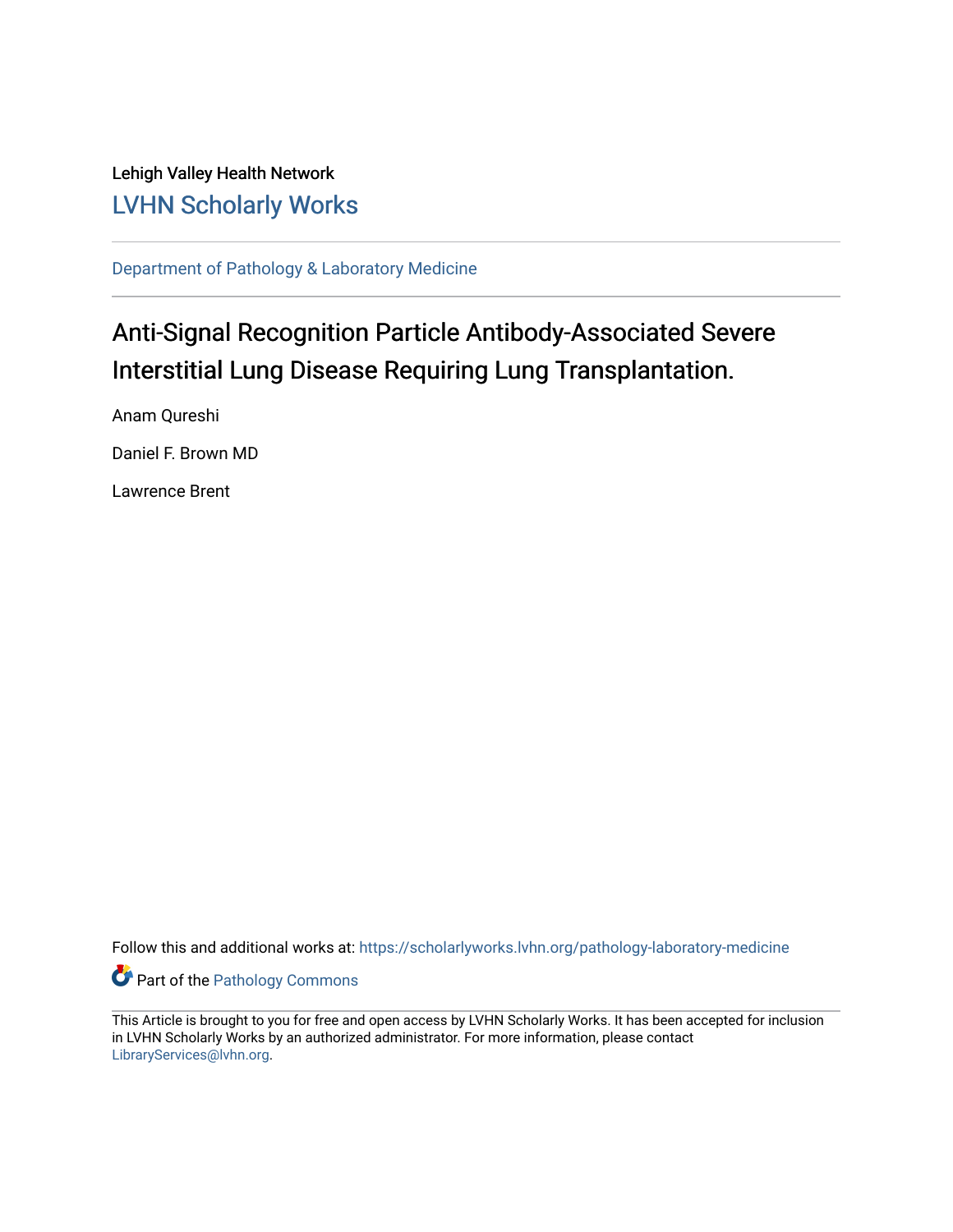# Anti-Signal Recognition Particle Antibody-Associated Severe Interstitial Lung Disease Requiring Lung Transplantation

Anam Qureshi, Daniel Brown, and Lawrence Brent

### Abstract

Anti-signal recognition particle (SRP) antibodies are typically associated with immune-mediated necrotizing myopathy. Some patients with anti-SRP antibodies may have extramuscular manifestations including mild respiratory symptoms secondary to interstitial lung disease. We present a case of a 40-year-old female presenting with acute hypoxic respiratory failure secondary to anti-SRP antibody-associated interstitial lung disease with mildly elevated creatinine kinase but without evidence of necrotizing myopathy on muscle biopsy. After a complicated six-month hospitalization, the patient successfully received double lung transplantation and was eventually discharged on room air. Unexplained worsening interstitial infiltrates leading to persistent hypoxic respiratory failure in the setting of nonspecifically elevated creatinine kinase should warrant consideration of an underlying connective tissue disease, including myositis with anti-SRP antibody-associated interstitial lung disease. In rare cases, interstitial lung disease may be severe requiring lung transplantation.

**Keywords:** anti-signal recognition particle, myopathy, interstitial lung disease, lung transplantation

# Introduction

Signal recognition particle (SRP) assists in the transfer of newly generated proteins through the endoplasmic reticulum [[1\]](#page-4-0). Anti-SRP antibodies, first reported by Reeves et al, are typically associated with severe muscular weakness secondary to immune-mediated necrotizing myopathy (IMNM) [[1-](#page-4-0) [3\]](#page-4-1). Extramuscular manifestations may be seen in some patients with anti-SRP antibodies, including pulmonary involvement (14%) [[4\]](#page-4-2). The most common pulmonary manifestation in patients with anti-SRP antibodies is interstitial lung disease (ILD) which usually presents with mild respiratory symptoms and nonspecific interstitial fibrosis on imaging [\[1\]](#page-4-0). In patients with anti-SRP antibody-associated inflammatory myopathy, the presence of ILD has been associated with better outcomes [\[1\]](#page-4-0). We present an atypical case of anti-SRP antibody-associated ILD causing severe hypoxic respiratory failure requiring lung transplantation, associated with mild myopathy.

### Case presentation

A 40-year-old African American female presented to the emergency department with progressive shortness of breath. She had been diagnosed with community-acquired pneumonia three months prior and had failed outpatient treatments with azithromycin and doxycycline, eventually requiring hospitalization. Her respiratory symptoms recurred shortly after the recent hospitalization. She denied any muscle weakness. On examination, she appeared in mild respiratory distress, was hypoxic with oxygen saturation of 72%, and required high flow oxygen. Her vital signs were as follows: blood pressure 144/94 mmHg, pulse 110/min, respiratory rate 24/min, and temperature 98.3°F. On pulmonary examination, rales were heard bilaterally. She had a nonfocal neurological examination without any motor deficits. No cutaneous ulcerations and arthropathy were noted. Rest of the physical examination was unremarkable. Laboratory studies revealed a white blood cell count of 5,100/µL, an erythrocyte sedimentation rate of 32 mm/hr, and C-reactive protein of 7.6 mg/dL. The serum creatinine kinase (CK) was slightly elevated at 1,303 U/L. Chest X-ray showed low lung volumes, vascular crowding, and worsening bibasilar consolidations compared to the prior imaging [\(Figure](https://www.ncbi.nlm.nih.gov/pmc/articles/PMC7273426/figure/FIG1/?report=objectonly) 1).



[Figure](https://www.ncbi.nlm.nih.gov/pmc/articles/PMC7273426/figure/FIG1/?report=objectonly) 1

Chest X-ray of the patient at presentation to the emergency department showing low lung volumes, vascular crowding (see arrows), and **bibasilar consolidations.**

Computerized tomography (CT) of the chest showed extensive multifocal areas of consolidation and large pleural effusions without evidence of pulmonary embolism [\(Figure](https://www.ncbi.nlm.nih.gov/pmc/articles/PMC7273426/figure/FIG2/?report=objectonly) 2).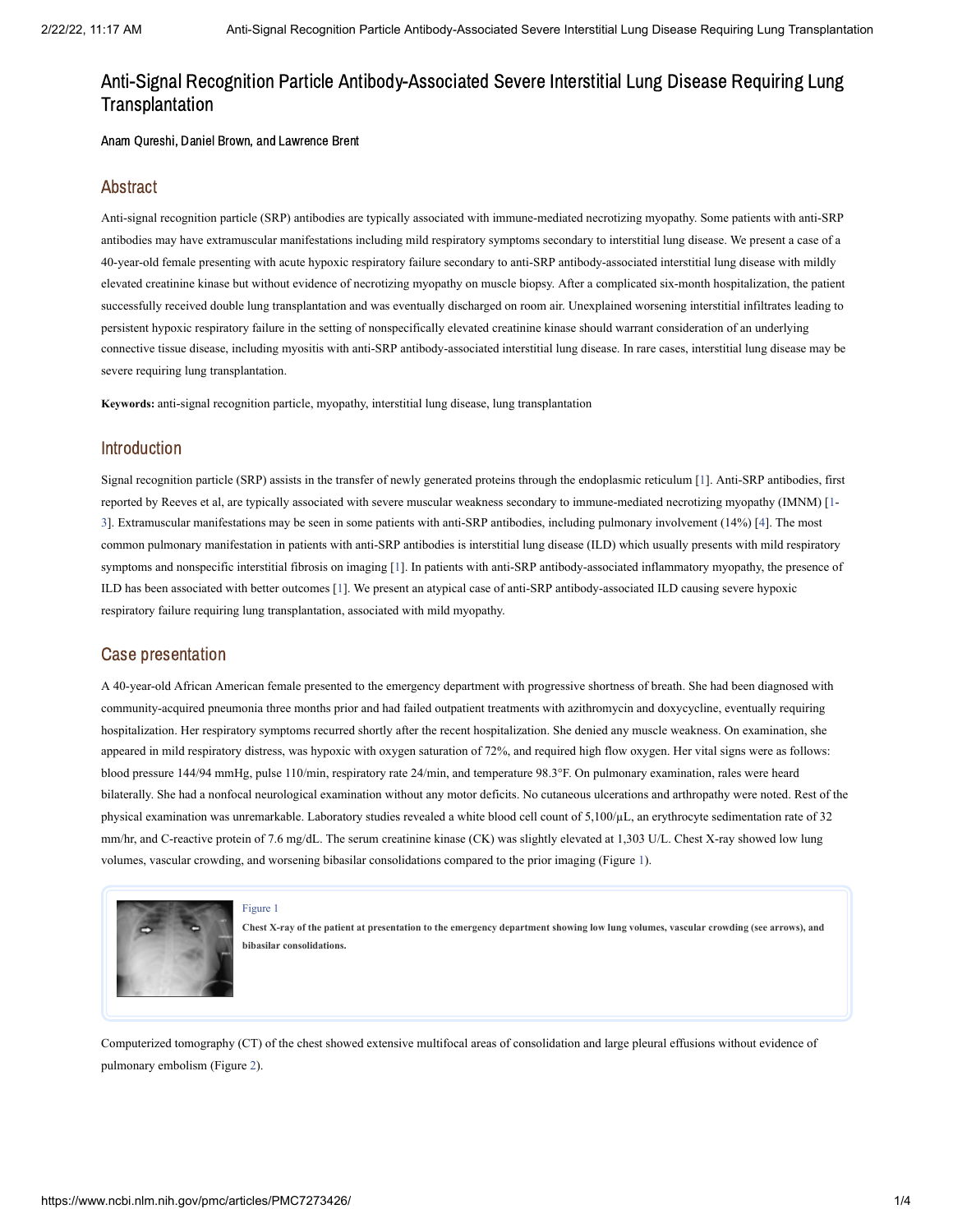#### [Figure](https://www.ncbi.nlm.nih.gov/pmc/articles/PMC7273426/figure/FIG2/?report=objectonly) 2



Computerized tomography of the chest at presentation showing extensive multifocal areas of consolidation in the lungs bilaterally **(arrows).**

The infectious work-up including sputum and blood cultures was negative. Over the next two days, she developed worsening hypoxic respiratory failure despite being on broad-spectrum antibiotics requiring mechanical ventilation. By day 10, she was dependent on extracorporeal membrane oxygenation. On day 17, CT of the chest showed near complete involvement of the lungs with mixed ground-glass opacities and consolidative changes [\(Figure](https://www.ncbi.nlm.nih.gov/pmc/articles/PMC7273426/figure/FIG3/?report=objectonly) 3).



#### [Figure](https://www.ncbi.nlm.nih.gov/pmc/articles/PMC7273426/figure/FIG3/?report=objectonly) 3

Computerized tomography of the chest 17 days after admission showing worsening ground-glass opacities and consolidative changes of the **lungs bilaterally (arrows).**

The patient required tracheostomy to continue mechanical ventilation. Her comprehensive laboratory work-up showed normal thyroid function tests, complement levels, and negative anti-nuclear antibody, anti-Smith, anti-double-stranded DNA, rheumatoid factor, anti-cyclic citrullinated peptide, anti-centromere, anti-Scl 70 (topoisomerase 1), anti-nuclear ribonucleoprotein, anti-Sjögren Syndrome A (SSA), anti-SSB, anti-neutrophil cytoplasmic antibodies, anti-Jo-1, anti-PL7, anti-PL12, anti-EJ, anti-OJ, anti-Mi2, and anti-Ku. However, anti-SRP antibodies were detected (> 11 S.I. using line blot immunoassay). During the course of her hospitalization, she developed severe generalized weakness. She underwent left thigh muscle biopsy showing critical illness myopathy without evidence of necrotizing myositis [\(Figures](https://www.ncbi.nlm.nih.gov/pmc/articles/PMC7273426/figure/FIG4/?report=objectonly) [4-6\)](https://www.ncbi.nlm.nih.gov/pmc/articles/PMC7273426/figure/FIG6/?report=objectonly).



#### [Figure](https://www.ncbi.nlm.nih.gov/pmc/articles/PMC7273426/figure/FIG4/?report=objectonly) 4

Hematoxylin and eosin stain of the left thigh muscle biopsy showing several angular atrophic fibers, with no myopathic features and no **evidence of inflammatory cell infiltrates (original magnification 100x) (arrows).**



#### [Figure](https://www.ncbi.nlm.nih.gov/pmc/articles/PMC7273426/figure/FIG6/?report=objectonly) 6

[Figure](https://www.ncbi.nlm.nih.gov/pmc/articles/PMC7273426/figure/FIG5/?report=objectonly) 5

High-power electron microscopy image showing an abnormal left thigh muscle fiber with loss of A band characteristic of critical illness **myopathy (arrows).**



The fast myosin heavy chain of the left thigh muscle biopsy staining the atrophic muscle fibers brown indicative of type II muscle fibers **(type I fibers stain pink/red) (original magnification 100x) (arrows).**

She was treated with methylprednisolone for suspected anti-SRP related severe ILD and mild myopathy with subsequent normalization of CK to 224 U/L but without any improvement of hypoxic respiratory failure. She then received rituximab 1,000 mg (two doses two weeks apart), followed by cyclophosphamide (one dose of 750 mg/m<sup>2</sup>) with persistent ventilator dependent hypoxic respiratory failure. After a prolonged six-month hospitalization, she underwent double lung transplantation. Her postoperative course was complicated by Enterobacter pneumonia and Staphylococcus epidermidis bacteremia. She responded to appropriate antibiotics, and was discharged on room air nearly two months after lung transplant on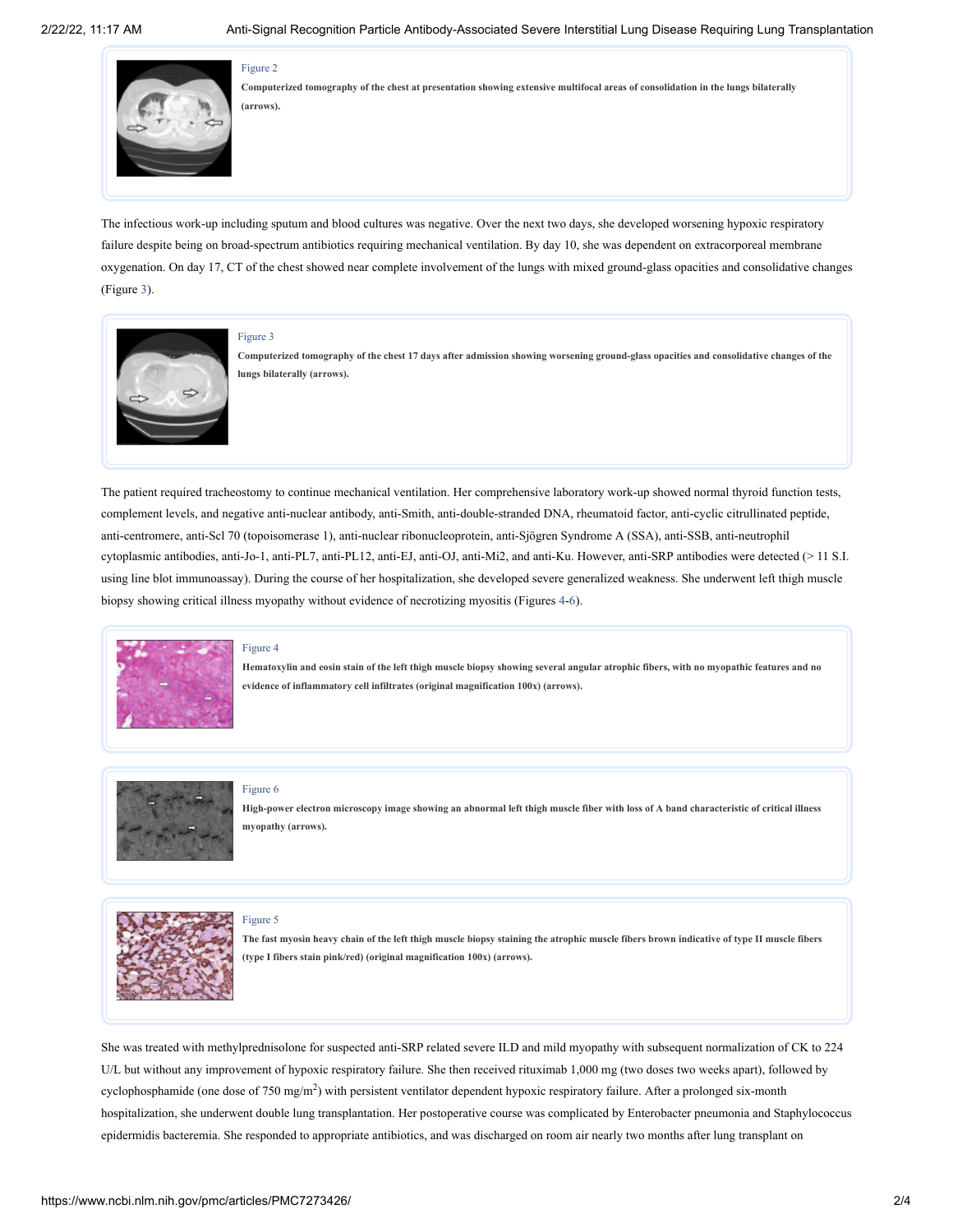#### 2/22/22, 11:17 AM Anti-Signal Recognition Particle Antibody-Associated Severe Interstitial Lung Disease Requiring Lung Transplantation

tacrolimus, mycophenolate mofetil, and prednisone. By the time of discharge, patient's generalized weakness had improved, and she was able to ambulate. One-month after discharge, the patient was doing well without any evidence of lung transplant rejection or myopathy.

# **Discussion**

Anti-SRP antibodies, predominantly seen in the Caucasians, are the most common antibodies associated with IMNM [\[3](#page-4-1)[,4](#page-4-2)]. Over half of the patients with IMNM have anti-SRP antibodies [\[3\]](#page-4-1). Antibodies against HMG-coenzyme A reductase (anti-HMGCR) are also associated with IMNM in about 25% of such patients [\[5\]](#page-4-3). The presence of anti-SRP antibodies is usually indicative of IMNM [[1,](#page-4-0)[6\]](#page-4-4). In a study by Suzuki et al., 84% of the patients with inflammatory myopathy and anti-SRP antibodies had IMNM on histological evaluation [[1\]](#page-4-0). Patients with anti-SRP antibody-associated myopathy typically have markedly elevated CK levels, with median CK levels of about 8,000 U/L [\[4](#page-4-2)]. We described an unusual case of an African American female presenting with anti-SRP antibody-associated severe ILD causing ventilator-dependent respiratory failure, but only had mildly elevated CK level without evidence of necrotizing myopathy.

Extramuscular manifestations may be seen in patients with anti-SRP antibody-associated myopathy. In a study of 100 patients with inflammatory myopathy and anti-SRP antibodies, 13 patients had ILD [[1](#page-4-0)]. These patients with anti-SRP antibody-associated ILD had mild respiratory symptoms and nonspecific interstitial fibrosis on CT of the chest [\[1\]](#page-4-0). Anti-SRP antibodies are more commonly associated with respiratory insufficiency than anti-HMGCR antibodies [\[7\]](#page-4-5). In atypical cases, patients may have anti-SRP antibody-associated ILD without myopathy, or develop myopathy at a later time [[8,](#page-4-6)[9\]](#page-4-7). Our case suggests that in patients with recurrent unexplained respiratory symptoms and worsening pulmonary interstitial infiltrates not responding to antibiotics, physicians should consider connective tissue disease-associated ILD, including anti-SRP-positive myositis even in the absence of markedly elevated CK levels and necrotizing myositis. Most patients with anti-SRP antibody-associated IMNM experience improvement of symptoms with corticosteroids and immunosuppression; the pulmonary manifestations are typically mild [\[4](#page-4-2)]. However, prompt recognition is important as rarely patients may have severe hypoxic respiratory failure from anti-SRP antibody-associated ILD and lung transplantation may be lifesaving.

# **Conclusions**

Anti-SRP antibodies are typically associated with necrotizing myopathy with or without mild respiratory symptoms. However, in patients with unexplained acute hypoxic respiratory failure with worsening interstitial infiltrates and mildly elevated CK levels, clinicians should consider atypical presentation of anti-SRP antibody-associated ILD. Rarely, anti-SRP antibodies may be associated with severe lung disease that may require lung transplantation.

# **Notes**

The content published in Cureus is the result of clinical experience and/or research by independent individuals or organizations. Cureus is not responsible for the scientific accuracy or reliability of data or conclusions published herein. All content published within Cureus is intended only for educational, research and reference purposes. Additionally, articles published within Cureus should not be deemed a suitable substitute for the advice of a qualified health care professional. Do not disregard or avoid professional medical advice due to content published within Cureus.

The authors have declared that no competing interests exist.

# Human Ethics

Consent was obtained by all participants in this study

# Article information

Cureus. 2020 May; 12(5): e7962. Published online 2020 May 5. doi: [10.7759/cureus.7962](https://dx.doi.org/10.7759%2Fcureus.7962)

PMCID: PMC7273426 PMID: [32523819](https://www.ncbi.nlm.nih.gov/pubmed/32523819) Monitoring Editor: Alexander Muacevic and John R Adler

Anam Oureshi, $^1$  Daniel [Brown,](https://www.ncbi.nlm.nih.gov/pubmed/?term=Brown%20D%5BAuthor%5D&cauthor=true&cauthor_uid=32523819) $^2$  and [Lawrence](https://www.ncbi.nlm.nih.gov/pubmed/?term=Brent%20L%5BAuthor%5D&cauthor=true&cauthor_uid=32523819) Brent $^{\boxtimes 3}$ 

 $1$  Internal Medicine, Reading Hospital - Tower Health, West Reading, USA